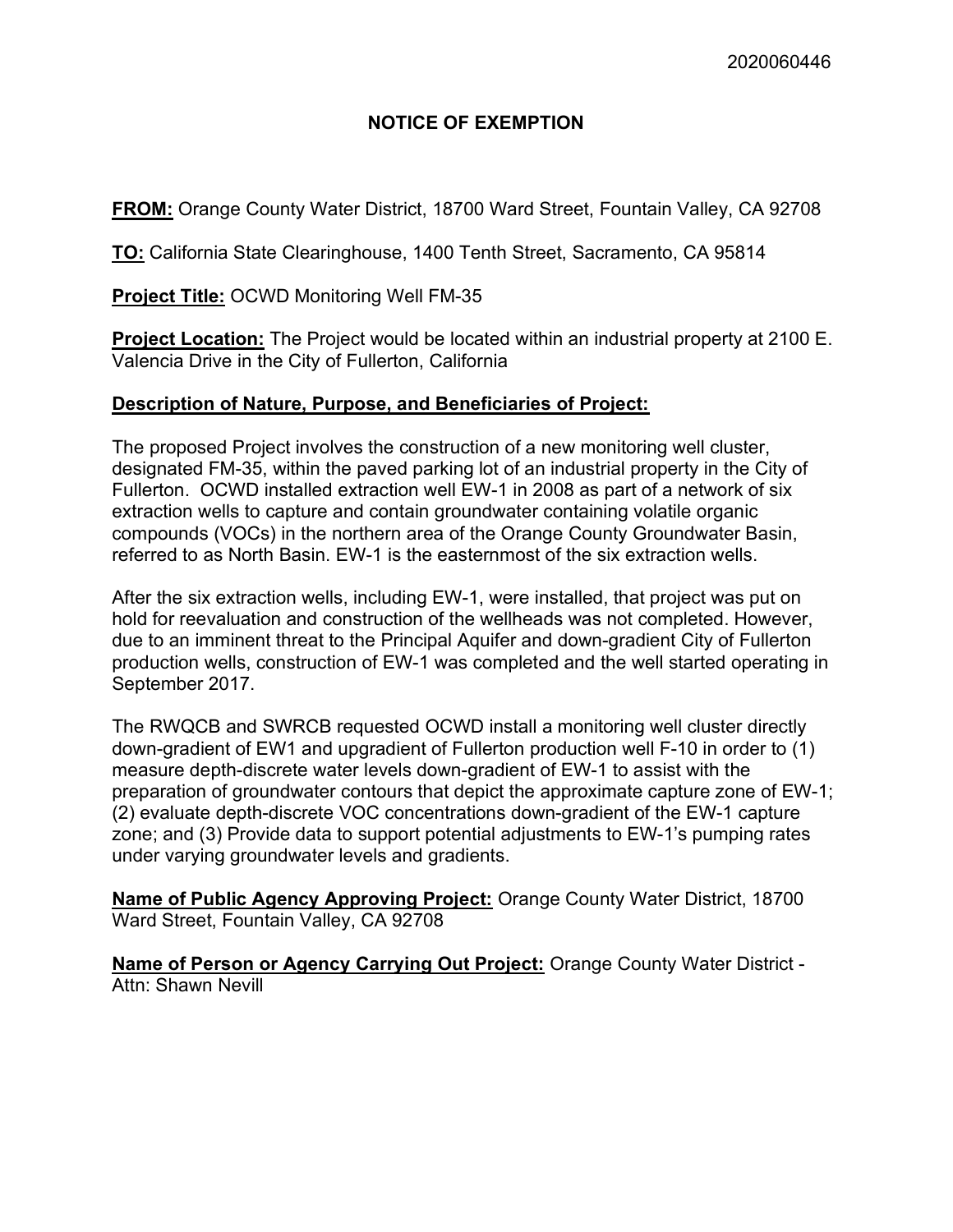Exempt Status: (Check One)

\_\_\_\_ Not a Project (Section 15378)

\_\_\_\_ Ministerial (Section 15268)

Feasibility and Planning Study (Section 15262)

Emergency Project (Section 15269)

X Categorical Exemption. (Class 3, Section 15303)

Not to be approved (Section 15270)

Reasons why project is exempt: The proposed project involves limited construction of a monitoring well cluster within a paved parking lot on an industrial (warehouse) site devoid of any sensitive habitat and falls within Class 3 descriptions for the new construction of small structures.

1. Attach certified document of exemption finding

2. Has a notice of exemption been filed by the public agency approving the project?

| X Yes      |         |  |
|------------|---------|--|
| Signature: | $2km +$ |  |

Contact Person: Shawn Nevill

Principal Planner (714) 469-5740

**Jun 22 2020** 

# **STATE CLEARINGHOUSE**

Date Received for Filing: \_\_\_\_\_\_\_\_\_\_\_\_\_\_\_\_\_\_\_\_